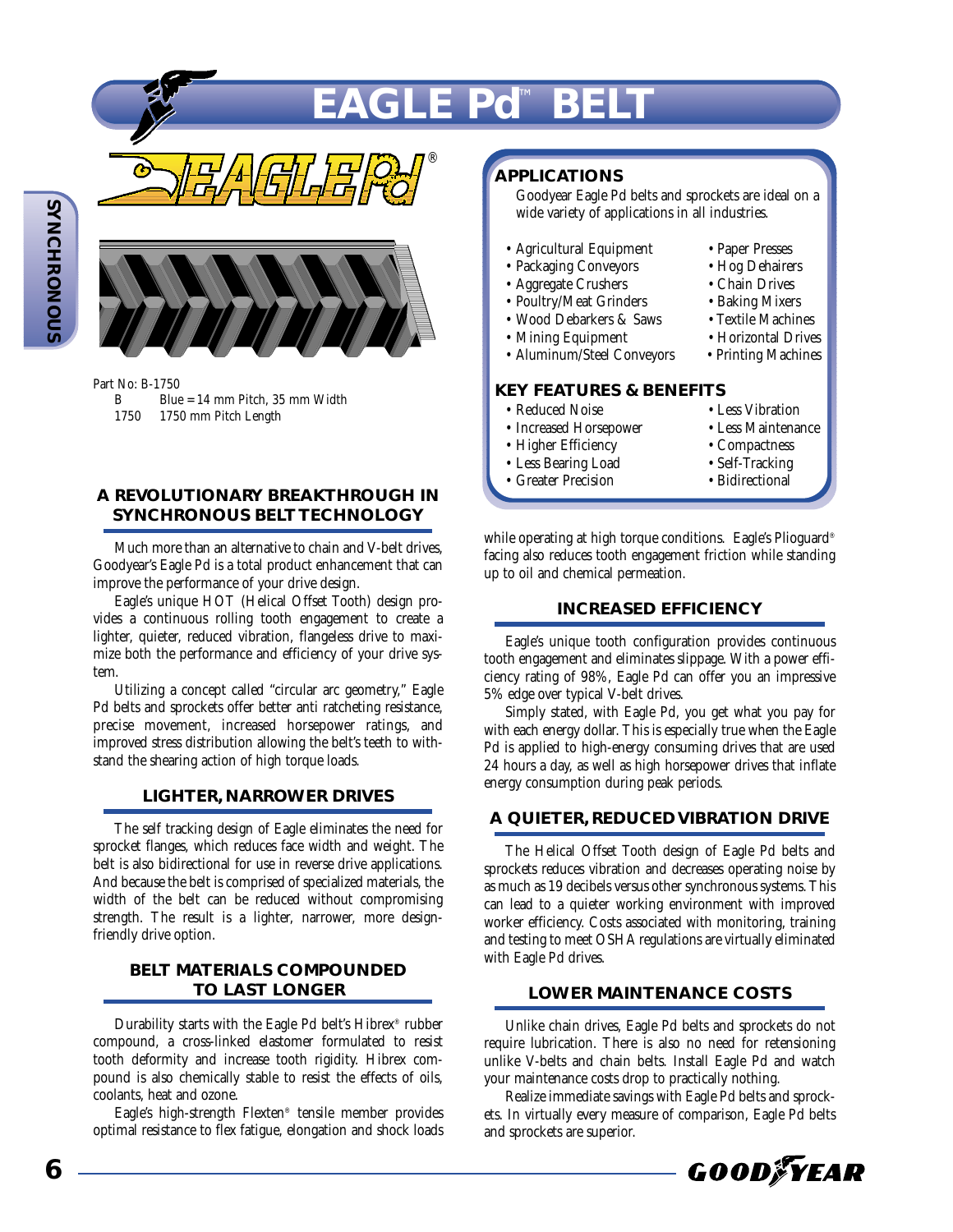

### **MATCHING BELT TO SPROCKET HAS NEVER BEEN EASIER**

The Eagle Pd Spectrum color system makes it the easiest power transmission drive to sell, purchase and install.

The part numbering system for Eagle Pd centers around a color-coded sizing system for the belts and sprockets. Each belt and sprocket part number includes a letter corresponding to a color and is also branded in that color. The letters Y, W, P, B, G, O, and R indicate the colors Yellow, White, Purple, Blue, Green, Orange, and Red. All Yellow belts are designed to function with all Yellow sprockets, as is the case for the White, Purple, Blue, Green, Orange and Red sizes. An example of the part numbering system nomenclature for belts, sprockets, and bushings follows and also occurs on subsequent pages.

### **BELT PART NUMBER NOMENCLATURE**

| G | Green Color               |
|---|---------------------------|
|   | 2800 2800 mm Pitch Length |

### Y – 896

| Y   | <b>Yellow Color</b> |
|-----|---------------------|
| 896 | 896 mm Pitch Length |



## **EAGLE Pd**™ **YELLOW (8 mm Pitch - 16 mm Width)**

| <b>Part Number</b> | No. of Teeth | Length (in) | <b>Part Number</b> | No. of Teeth | Length (in) |
|--------------------|--------------|-------------|--------------------|--------------|-------------|
| $Y-640$            | 80           | 25.20       | $Y-1280$           | 160          | 50.39       |
| $Y-720$            | 90           | 28.35       | $Y-1440$           | 180          | 56.69       |
| $Y-800$            | 100          | 31.50       | $Y-1600$           | 200          | 62.99       |
| $Y-896$            | 112          | 35.28       | $Y-1792$           | 224          | 70.55       |
| $Y-1000$           | 125          | 39.37       | $Y-2000$           | 250          | 78.74       |
| $Y-1120$           | 140          | 44.09       | $Y-2240$           | 280          | 88.19       |
| $Y-1200$           | 150          | 47.24       | $Y-2400$           | 300          | 94.49       |

The belt length in mm is given in the part number.

| 32mm          | <b>RETERENTE</b><br>8mm<br>Pitch | 5.3mm |
|---------------|----------------------------------|-------|
| Io. of Teeth  | Length (in)                      |       |
| 160           | 50.39                            |       |
| $\sim$ $\sim$ | ----                             |       |

|             |              | <b>EAGLE Pd<sup>"</sup> WHITE</b> $(8 \text{ mm} \text{ Pitch} \cdot 32 \text{ mm} \text{ Width})$ |             |              | omm<br>Pitch | 5.3 <sub>mm</sub> |
|-------------|--------------|----------------------------------------------------------------------------------------------------|-------------|--------------|--------------|-------------------|
| Part Number | No. of Teeth | Length (in)                                                                                        | Part Number | No. of Teeth | Length (in)  |                   |
| W-640       | 80           | 25.20                                                                                              | W-1280      | 160          | 50.39        |                   |
| $W-720$     | 90           | 28.35                                                                                              | W-1440      | 180          | 56.69        |                   |
| W-800       | 100          | 31.50                                                                                              | W-1600      | 200          | 62.99        |                   |
| W-896       | 112          | 35.28                                                                                              | W-1792      | 224          | 70.55        |                   |
| W-1000      | 125          | 39.37                                                                                              | W-2000      | 250          | 78.74        |                   |
| W-1120      | 140          | 44.09                                                                                              | W-2240      | 280          | 88.19        |                   |
| $W-1200$    | 150          | 47.24                                                                                              | W-2400      | 300          | 94.49        |                   |

The belt length in mm is given in the part number.  $\frac{1}{\sqrt{1-\frac{1}{\sqrt{1-\frac{1}{\sqrt{1-\frac{1}{\sqrt{1-\frac{1}{\sqrt{1-\frac{1}{\sqrt{1-\frac{1}{\sqrt{1-\frac{1}{\sqrt{1-\frac{1}{\sqrt{1-\frac{1}{\sqrt{1-\frac{1}{\sqrt{1-\frac{1}{\sqrt{1-\frac{1}{\sqrt{1-\frac{1}{\sqrt{1-\frac{1}{\sqrt{1-\frac{1}{\sqrt{1-\frac{1}{\sqrt{1-\frac{1}{\sqrt{1-\frac{1}{\sqrt{1-\frac{1}{\sqrt{1-\frac{1}{\sqrt{1-\frac{1}{\sqrt{1-\frac{1}{\sqrt{1-\frac{1}{\sqrt{1-\frac{1$ 

| 64mm<br>8mm<br><b>EAGLE Pd<sup>™</sup> PURPLE</b> (8 mm Pitch - 64 mm Width)<br>5.3 <sub>mm</sub><br>Pitch |              |             |             |              |             |  |  |  |
|------------------------------------------------------------------------------------------------------------|--------------|-------------|-------------|--------------|-------------|--|--|--|
| Part Number                                                                                                | No. of Teeth | Length (in) | Part Number | No. of Teeth | Length (in) |  |  |  |
| $P-720$                                                                                                    | 90           | 28.35       | $P-1200$    | 150          | 47.24       |  |  |  |
| $P-800$                                                                                                    | 100          | 31.50       | $P-1280$    | 160          | 50.39       |  |  |  |
| $P-896$                                                                                                    | 112          | 35.28       | $P-1360*$   | 170          | 53.54       |  |  |  |
| $P-1000$                                                                                                   | 125          | 39.37       | $P-1440$    | 180          | 56.69       |  |  |  |
| $P-1120$                                                                                                   | 140          | 44.09       | $P-1600$    | 200          | 62.99       |  |  |  |

The belt length in mm is given in the part number.

\*Size under consideration for a future line addition.

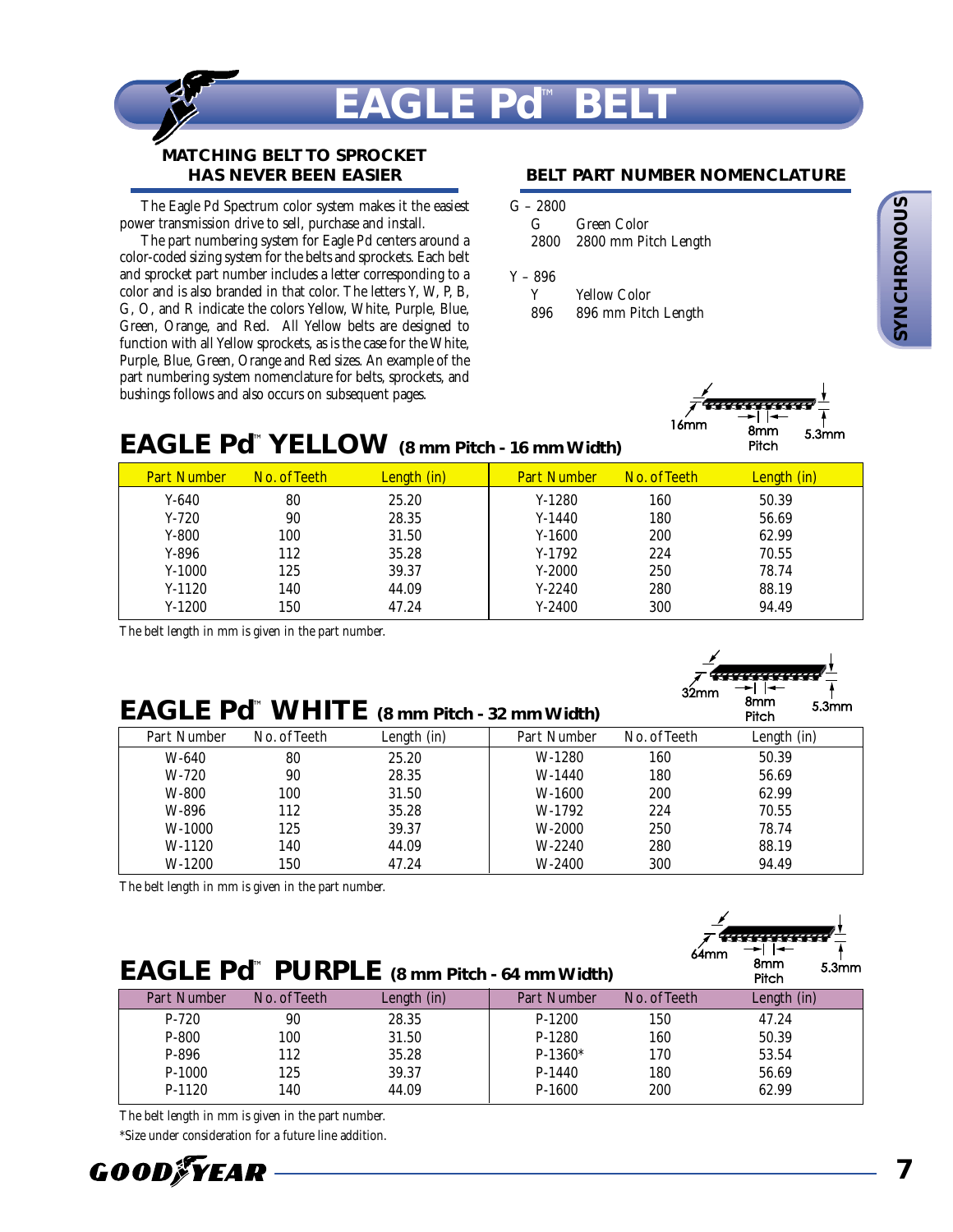

# **EAGLE Pd™ BEL**

35mm

5.3mm

32mm 8mm

| EAGLE Pd <sup>™</sup> BLUE (14 mm Pitch - 35 mm Width) | 14mm<br>8.6mm<br>Pitch |             |               |              |             |
|--------------------------------------------------------|------------------------|-------------|---------------|--------------|-------------|
| Part Number                                            | No. of Teeth           | Length (in) | Part Number   | No. of Teeth | Length (in) |
| B-994                                                  | 71                     | 39.13       | B-1960        | 140          | 77.17       |
| B-1120                                                 | 80                     | 44.09       | B-2100        | 150          | 82.68       |
| B-1190                                                 | 85                     | 46.85       | B-2240        | 160          | 88.19       |
| $B-1260$                                               | 90                     | 49.61       | B-2380        | 170          | 93.70       |
| B-1400                                                 | 100                    | 55.12       | B-2520        | 180          | 99.21       |
| B-1568                                                 | 112                    | 61.73       | B-2660        | 190          | 104.72      |
| B-1750                                                 | 125                    | 68.90       | <b>B-2800</b> | 200          | 110.24      |

The belt length in mm is given in the part number.



|  | $\mathsf{EAGLE}$ Pd <sup>to</sup> GREEN (14 mm Pitch - 52.5 mm Width) |
|--|-----------------------------------------------------------------------|
|--|-----------------------------------------------------------------------|

| Part Number | No. of Teeth | Length (in) | Part Number | No. of Teeth | Length (in) |
|-------------|--------------|-------------|-------------|--------------|-------------|
| $G-994$     | 71           | 39.13       | $G-1960$    | 140          | 77.17       |
| $G-1120$    | 80           | 44.09       | $G-2100$    | 150          | 82.68       |
| $G-1190$    | 85           | 46.85       | $G-2240$    | 160          | 88.19       |
| $G-1260$    | 90           | 49.61       | $G-2380$    | 170          | 93.70       |
| $G-1400$    | 100          | 55.12       | $G-2520$    | 180          | 99.21       |
| $G-1568$    | 112          | 61.73       | $G-2660$    | 190          | 104.72      |
| $G-1750$    | 125          | 68.90       | $G-2800$    | 200          | 110.24      |

The belt length in mm is given in the part number.



| EAGLE Pd <sup>™</sup> ORANGE (14 mm Pitch - 70 mm Width) | 14mm<br>8.6mm<br>Pitch |             |                    |              |             |
|----------------------------------------------------------|------------------------|-------------|--------------------|--------------|-------------|
| Part Number                                              | No. of Teeth           | Length (in) | <b>Part Number</b> | No. of Teeth | Length (in) |
| $O-1120$                                                 | 80                     | 44.09       | $O-1960$           | 140          | 77.17       |
| $O-1190$                                                 | 85                     | 46.85       | $O-2100$           | 150          | 82.68       |
| $O-1260$                                                 | 90                     | 49.61       | $O-2240$           | 160          | 88.19       |
| $O-1400$                                                 | 100                    | 55.12       | O-2380             | 170          | 93.70       |
| $O-1568$                                                 | 112                    | 61.73       | $O-2520$           | 180          | 99.21       |
| $O-1750$                                                 | 125                    | 68.90       | $O-2660$           | 190          | 104.72      |
|                                                          |                        |             | $O-2800$           | 200          | 110.24      |

The belt length in mm is given in the part number.

|                    |              |                                                        |                    | $105$ mm     |                        |
|--------------------|--------------|--------------------------------------------------------|--------------------|--------------|------------------------|
|                    |              | EAGLE Pd <sup>™</sup> RED (14 mm Pitch - 105 mm Width) |                    |              | 14mm<br>8.6mm<br>Pitch |
| <b>Part Number</b> | No. of Teeth | Length (in)                                            | <b>Part Number</b> | No. of Teeth | Length (in)            |
| $R-1260$           | 90           | 49.61                                                  | $R-2240$           | 160          | 88.19                  |
| $R-1400$           | 100          | 55.12                                                  | R-2380             | 170          | 93.70                  |
| $R-1568$           | 112          | 61.73                                                  | $R-2520$           | 180          | 99.21                  |
| R-1750             | 125          | 68.90                                                  | $R-2660$           | 190          | 104.72                 |
| $R-1960$           | 140          | 77.17                                                  | $R-2800$           | 200          | 110.24                 |
| $R-2100$           | 150          | 82.68                                                  |                    |              |                        |

The belt length in mm is given in the part number.

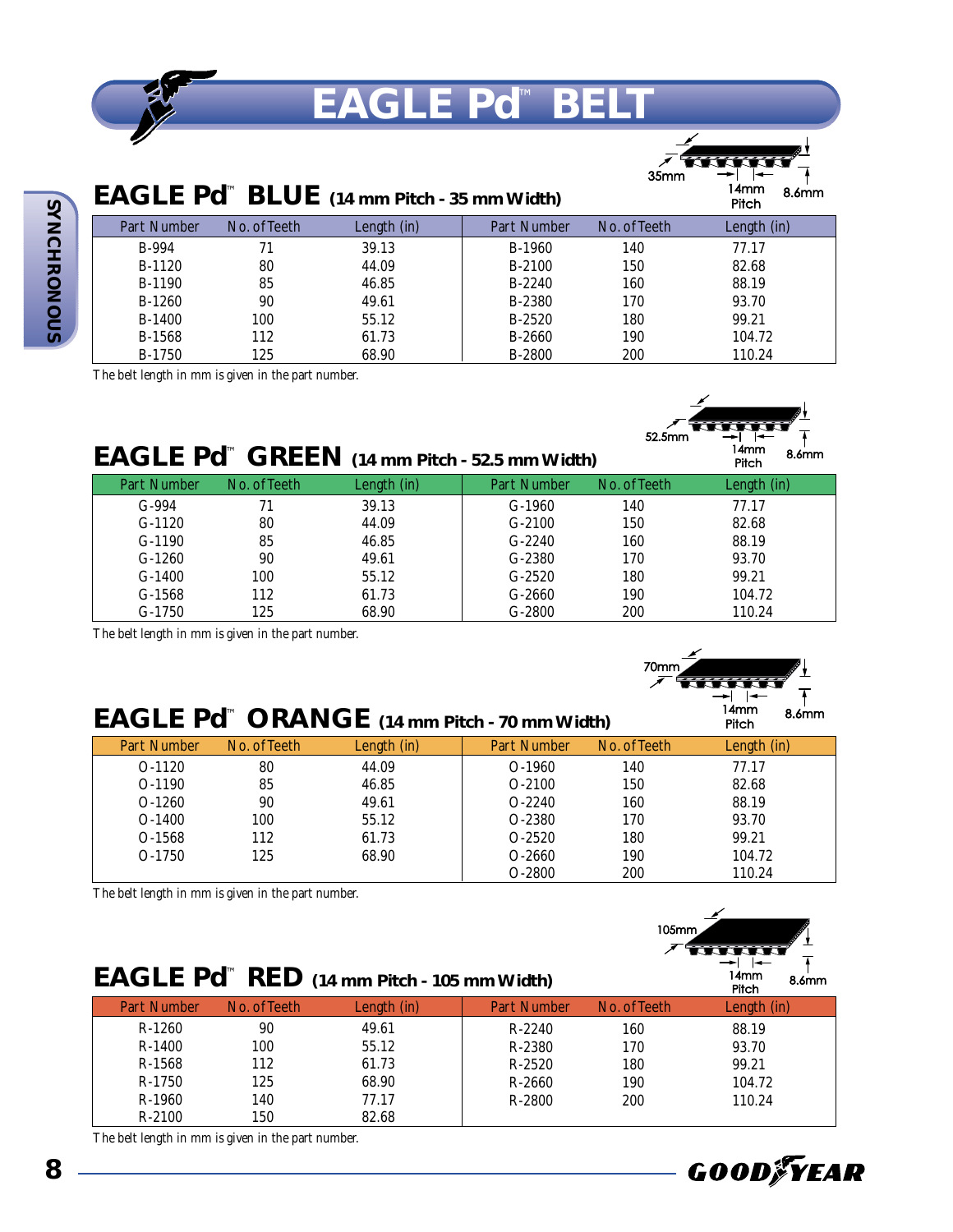**SYNCHRONOUS SYNCHRONOUS**

# **EAGLE Pd**™ **SPROCKET**



Part No: Y-28S-H

- Y Yellow =  $8 \text{ mm}$  Pitch,  $16 \text{ mm}$  Width  $28 \text{ year}$
- 28 28 Teeth<br>Shrocket
- S Sprocket<br>H Hub/Bus
- Hub/Bushing Type

### **SPROCKET COMBINATIONS TO FIT YOUR DRIVE SYSTEM'S NEEDS**

Eagle Pd sprockets have been designed to insure maximum service life and performance. Over 1,000 sprocket combinations are available, making it easier to match the desired design speed. More speed ratio options also means more design flexibility and more compact drives.

Eagle sprockets do not require flanges and are stocked in ductile iron constructions. Other materials such as aluminum, steel and stainless steel are available upon request as made-to-order items.

### **MATCHING BELT TO SPROCKET HAS NEVER BEEN EASIER**

The part numbering system for Eagle Pd centers around a color-coded sizing system for the belts and sprockets. Each belt and sprocket part number includes a letter corresponding to a color and is also branded in that color. The letters Y, W, P, B, G, O, and R indicate the colors Yellow, White, Purple, Blue, Green, Orange, and Red. All Yellow belts are designed to function with all Yellow sprockets, as is the case for the White, Purple, Blue, Green, Orange and Red sizes. An example of the part numbering system nomenclature for sprockets and bushings is given below.

### **SPROCKET PART NUMBER NOMENCLATURE**

**Minimum Plain Bore, MPB: O-40S-MPB**

This is an Orange size sprocket with 40 teeth and a Minimum Plain Bore, MPB, style hub. The MPB style sprockets are supplied as is with a minimum bore, typically 1/2" or 1" with H7 tolerances, and will require machining of a keyway and setscrew holes, and possibly boring to a desired bore size.



### **APPLICATIONS**

Goodyear Eagle Pd belts and sprockets are ideal for use on a wide variety of applications in all industries.

### **KEY FEATURES & BENEFITS**

- More design flexibility with more compact drives.
- No flanges.
- Self-tracking design.
- Available in ductile iron, aluminum, steel, or stainless steel.

### **Quick Disconnect, QD: R-168S-N**

This is a Red size sprocket with 168 teeth and a hub machined to fit an 'N' size QD bushing. A bushing is required to install this sprocket on a shaft. Please note that smaller diameter sprockets are not available in the QD style due to space limitations.

### **Finished Stock Bore, FSB: G-34S-1 7/8**

This is a Green size sprocket with 34 teeth and a Finished Stock Bore, FSB, style hub featuring a bore of 1 7/8". Finished Stock Bore, FSB, sprockets are supplied ready to install with a standard keyway and setscrew holes machined.

### **Bored To Suit, BTS: B-28S-BTS-1 13/16**

This is a Blue size sprocket with 28 teeth and a hub that has been Bored (BTS) to 1 13/16", per customer specification, and machined for setscrew holes and a keyway. BTS sprockets can be made to almost any bore including metric sizes.

*Note: All MPB, QD, and FSB style sprockets are stock items. BTS sprockets are made-to-order and may require longer lead times.*

### **BUSHING PART NUMBER NOMENCLATURE**

**E 2 1/8: E Bushing Size 2 1/8 Bushing Bore**

Bushings are supplied with bolts, lock washers, and setscrews. Keys are supplied only if a special shallow key is required. The E 2 1/8" bushing can be used to install any sprocket with an 'E' hub on a 2 1/8" shaft. The QD bushing system is an industry standard, however, to ensure the best match between sprocket and bushing, we recommend using bushings supplied by Goodyear with Eagle Pd sprockets.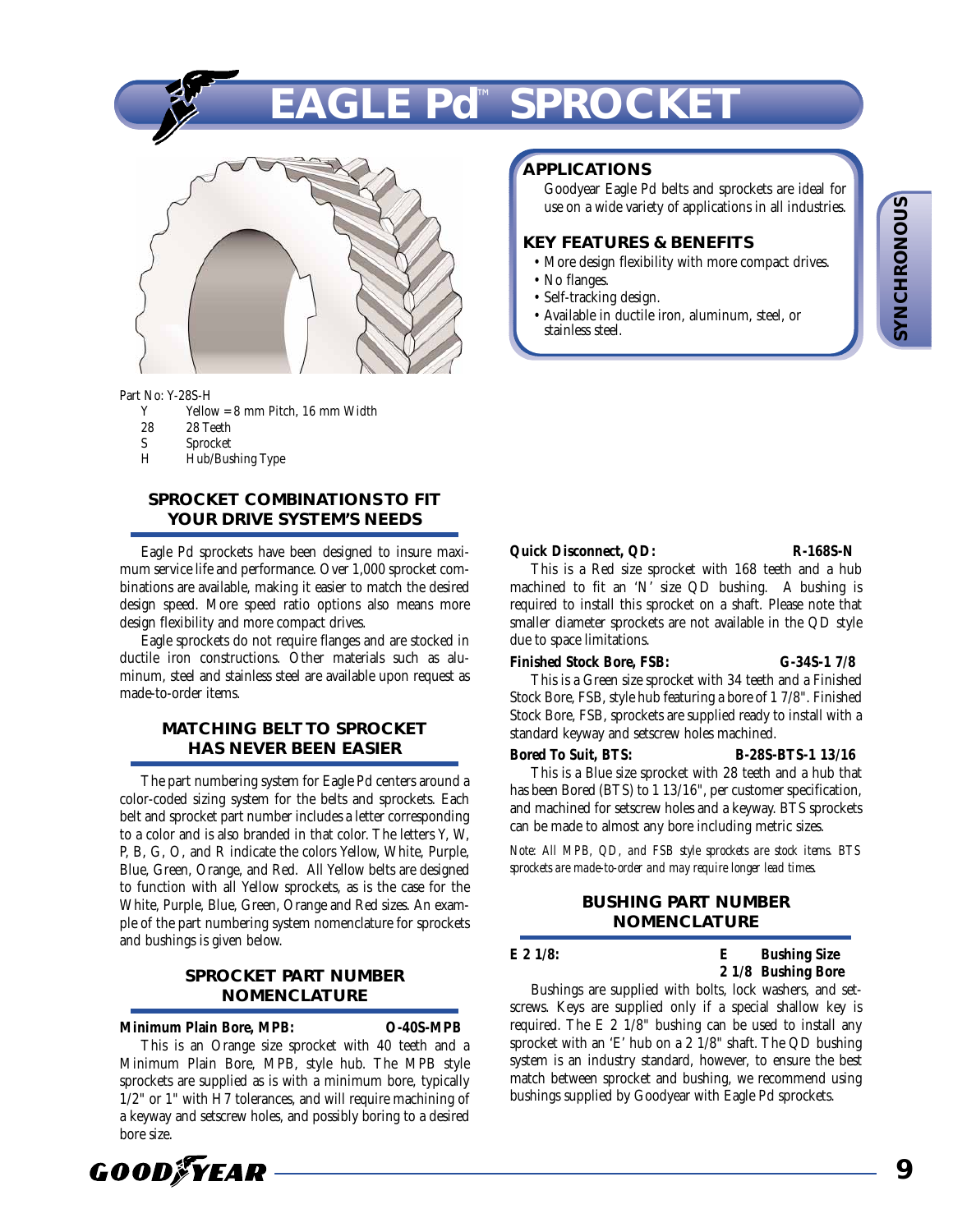

Y-40S-MPB 40<br>Y-40S-SH 40 Y-40S-SH 40<br>Y-44S-MPB 44 Y-44S-MPB 44<br>Y-45S-MPB 45  $Y-45S-MPB$ Y-45S-SDS 45<br>Y-48S-MPB 48 Y-48S-MPB 48<br>Y-48S-SDS 48 Y-48S-SDS 48<br>Y-50S-MPB 50 Y-50S-MPB 50<br>Y-50S-SDS 50  $Y-50S-SDS$ 

Y-63S-MPB 63<br>Y-63S-SDS 63 Y-63S-SDS 63<br>Y-64S-MPB 64 Y-64S-MPB 64<br>Y-68S-MPB 68  $Y-68S-MPB$ 

Y-72S-MPB 72<br>Y-75S-MPB 75 Y-75S-MPB 75<br>Y-75S-SDS 75 Y-75S-SDS 75<br>Y-76S-MPB 73 Y-76S-MPB 73<br>Y-80S-MPB 80  $Y-80S-MPB$ 

## **EAGLE Pd**™**WHITE (8 mm Pitch - 33 mm Width)**

Y-26S-1 3/8 26<br>Y-26S-1 5/8 26 Y-26S-1 5/8 26<br>Y-28S-MPB 28 Y-28S-MPB 28<br>Y-28S-H 28 Y-28S-H 28<br>Y-30S-MPB 30 Y-30S-MPB 30<br>Y-30S-H 30 Y-30S-H 30<br>Y-32S-MPB 32 Y-32S-MPB 32<br>Y-32S-H 32 Y-32S-H 32<br>Y-34S-MPB 34 Y-34S-MPB

| Part<br><b>Number</b> | No. of<br>Teeth | Part<br>Number   | No. of<br>Teeth | Part<br>Number   | No. of<br>Teeth | Part<br>Number   | No. of<br>Teeth | Part<br><b>Number</b> | No. of<br>Teeth |
|-----------------------|-----------------|------------------|-----------------|------------------|-----------------|------------------|-----------------|-----------------------|-----------------|
| <b>W-18S-MPB</b>      | 18              | $W-25S-11/8$     | 25              | $W-34S-H$        | 34              | $W-52S-MPR$      | 52              | <b>W-80S-SDS</b>      | 80              |
| $W-18S-7/8$           | 18              | $W-25S-13/8$     | 25              | W-36S-MPB        | 36              | $W-56S-MPR$      | 56              | W-90S-MPB             | 90              |
| $W-20S-MPR$           | 20              | W-26S-MPB        | 26              | W-36S-SH         | 36              | $W-56S-SDS$      | 56              | <b>W-90S-SK</b>       | 90              |
| $W-20S-7/8$           | 20              | $W-26S-7/8$      | 26              | W-38S-MPB        | 38              | W-60S-MPB        | 60              | <b>W-112S-MPB</b>     | 112             |
| $W-20S-11/8$          | 20              | $W-26S-11/8$     | 26              | W-38S-SH         | 38              | $W-60S-SDS$      | 60              | W-112S-SK             | 112             |
| $W-22S-MPB$           | 22              | $W-26S-13/8$     | 26              | W-40S-MPB        | 40              | W-63S-MPB        | 63              | <b>W-140S-MPB</b>     | 140             |
| $W-22S-7/8$           | 22              | $W-26S-1$ 5/8    | 26              | $W-40S-SH$       | 40              | $W-63S-SDS$      | 63              | <b>W-140S-SK</b>      | 140             |
| $W-22S-11/8$          | 22              | <b>W-28S-MPB</b> | 28              | W-44S-MPB        | 44              | W-64S-MPB        | 64              | <b>W-180S-MPB</b>     | 180             |
| $W-24S-MPR$           | 24              | W-28S-H          | 28              | W-45S-MPB        | 45              | W-68S-MPB        | 68              | W-180S-SF             | 180             |
| $W-24S-7/8$           | 24              | $W-30S-MPB$      | 30              | $W-45S-SDS$      | 45              | W-72S-MPB        | 72              | <b>W-224S-MPB</b>     | 224             |
| $W-24S-11/8$          | 24              | W-30S-H          | 30              | <b>W-48S-MPB</b> | 48              | $W-75S-MPR$      | 75              | $W-224S-E$            | 224             |
| $W-24S-13/8$          | 24              | <b>W-32S-MPB</b> | 32              | <b>W-48S-SDS</b> | 48              | <b>W-75S-SDS</b> | 75              |                       |                 |
| $W-25S-MPB$           | 25              | W-32S-H          | 32              | W-50S-MPB        | 50              | W-76S-MPB        | 76              |                       |                 |
| $W-25S-7/8$           | 25              | W-34S-MPB        | 34              | $W-50S-SDS$      | 50              | W-80S-MPB        | 80              |                       |                 |

# **EAGLE Pd**™ **PURPLE (8 mm Pitch - 65 mm Width)**

**EAGLE PURPLE SPROCKETS ARE A MADE TO ORDER PRODUCT**

Stock sizes are under consideration. Please contact Customer Service for final availability.

# **EAGLE Pd**™ **BLUE (8 mm Pitch - 37 mm Width)**

| Part<br><b>Number</b> | No. of<br>Teeth | Part<br><b>Number</b> | No. of<br>Teeth | Part<br><b>Number</b> | No. of<br>Teeth | Part<br><b>Number</b> | No. of<br>Teeth | Part<br><b>Number</b> | No. of<br><b>Teeth</b> |
|-----------------------|-----------------|-----------------------|-----------------|-----------------------|-----------------|-----------------------|-----------------|-----------------------|------------------------|
| B-28S-MPB             | 28              | <b>B-36S-SF</b>       | 36              | B-48S-MPB             | 48              | $B-63S-F$             | 63              | <b>B-112S-MPB</b>     | 112                    |
| <b>B-28S-SK</b>       | 28              | B-38S-MPB             | 38              | <b>B-48S-SF</b>       | 48              | B-71S-MPB             | 71              | $B-112S-F$            | 112                    |
| B-30S-MPB             | 30              | <b>B-38S-SF</b>       | 38              | B-50S-MPB             | 50              | $B-71S-F$             | 71              | <b>B-140S-MPB</b>     | 140                    |
| <b>B-30S-SK</b>       | 30              | B-40S-MPB             | 40              | <b>B-50S-E</b>        | 50              | B-75S-MPB             | 75              | $B-140S-J$            | 140                    |
| B-32S-MPB             | 32              | <b>B-40S-SF</b>       | 40              | B-56S-MPB             | 56              | $B-75S-F$             | 75              | <b>B-168S-MPB</b>     | 168                    |
| $B-32S-SK$            | 32              | B-43S-MPB             | 43              | $B-56S-E$             | 56              | B-80S-MPB             | 80              | $B-168S-J$            | 168                    |
| B-34S-MPB             | 34              | <b>B-43S-SF</b>       | 43              | B-60S-MPB             | 60              | <b>B-80S-F</b>        | 80              |                       |                        |
| $B-34S-SK$            | 34              | B-45S-MPB             | 45              | $B-60S-E$             | 60              | B-90S-MPB             | 90              |                       |                        |
| B-36S-MPB             | 36              | $B-45S-SF$            | 45              | B-63S-MPB             | 63              | $B-90S-F$             | 90              |                       |                        |

Sprockets with MPB (Minimum Plain Bore) are specified when the sprocket does not allow room for a bushing that will handle the maximum load.

**SYNCHRONOUS**

Y-22S-MPB 22<br>Y-22S-7/8 22 Y-22S-7/8 22<br>Y-22S-1 1/8 22 Y-22S-1 1/8 22<br>Y-24S-MPB 24  $Y-24S-MPB$ 

Y-24S-7/8 24<br>Y-24S-1 1/8 24 Y-24S-1 1/8 24<br>Y-24S-1 3/8 24 Y-24S-1 3/8 24<br>Y-25S-MPB 25 Y-25S-MPB 25<br>Y-25S-7/8 25  $Y-25S-7/8$ 



Y-140S-MPB 140<br>Y-140S-SK 140 Y-140S-SK 140<br>Y-180S-MPB 180 Y-180S-MPB 180<br>Y-180S-SF 180 Y-180S-SF

Y-224S-MPB 224<br>Y-224S-E 224

 $Y-224S-E$